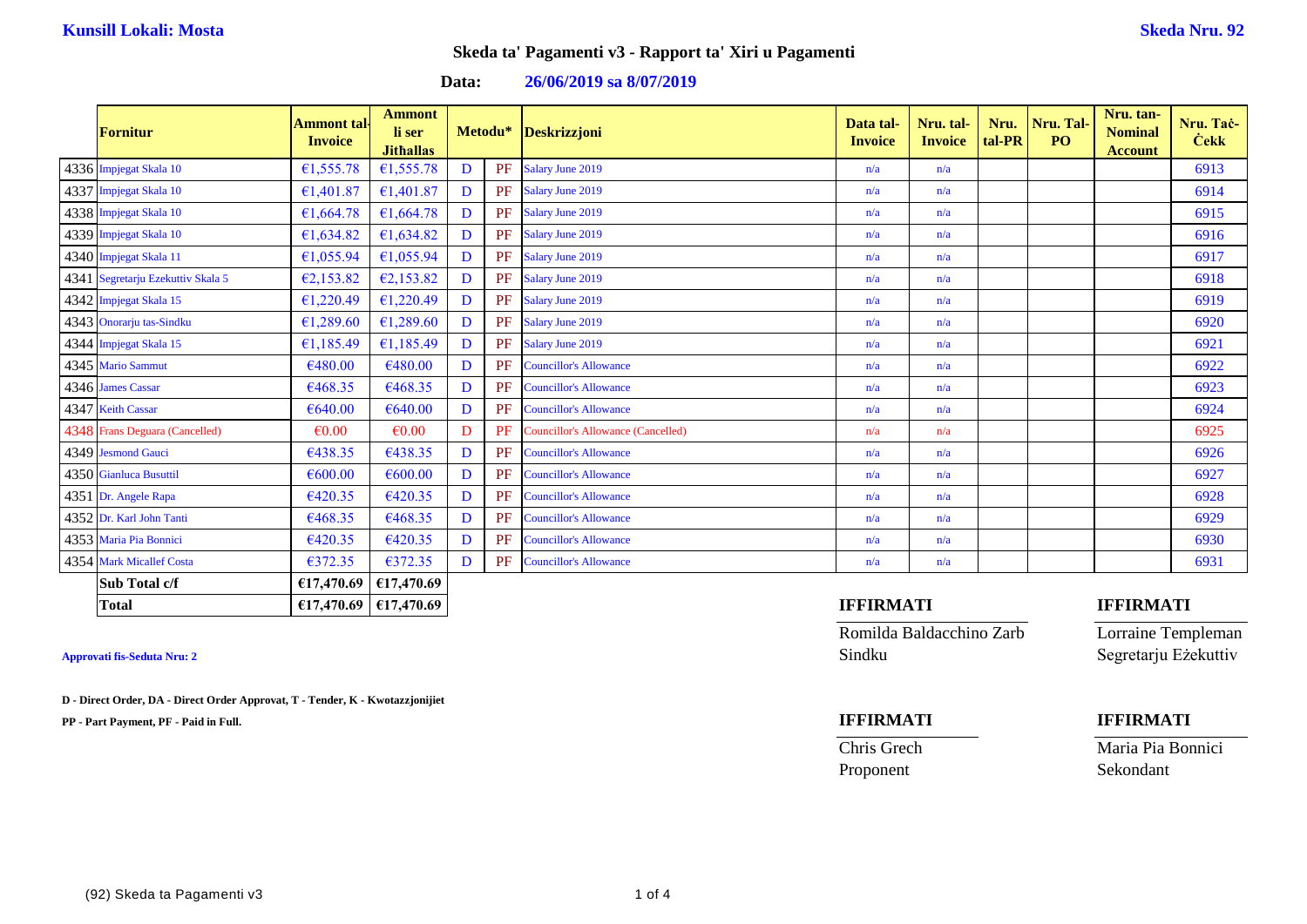### **Data: 26/06/2019 sa 8/07/2019**

|    | Fornitur                            | Ammont tal·<br><b>Invoice</b> | <b>Ammont</b><br>li ser<br><b>Jithallas</b> |              | Metodu*   | Deskrizzjoni                                                                                                                                           | Data tal-<br><b>Invoice</b> | Nru. tal-<br><b>Invoice</b> | Nru.<br>tal-PR | Nru. Tal-<br><b>PO</b> | Nru. tan-<br><b>Nominal</b><br><b>Account</b> | Nru. Tač-<br><b>Cekk</b> |
|----|-------------------------------------|-------------------------------|---------------------------------------------|--------------|-----------|--------------------------------------------------------------------------------------------------------------------------------------------------------|-----------------------------|-----------------------------|----------------|------------------------|-----------------------------------------------|--------------------------|
|    | 4355 Joseph Gatt                    | €384.00                       | €384.00                                     | D            | <b>PF</b> | <b>Councillor's Allowance</b>                                                                                                                          | n/a                         | n/a                         |                |                        |                                               | 6932                     |
|    | 4356 Christian Borg                 | €468.35                       | €468.35                                     | D            | PF        | <b>Councillor's Allowance</b>                                                                                                                          | n/a                         | n/a                         |                |                        |                                               | 6933                     |
|    | 4357 Commissioner of Inland Revenue | €5,716.08                     | €5,716.08                                   | D            | PF        | NI & FSS for June 2019                                                                                                                                 | n/a                         | n/a                         |                |                        |                                               | 6934                     |
|    | 4358 Frans Deguara                  | €546.00                       | €546.00                                     | D            | PF        | <b>Councillor's Allowance</b>                                                                                                                          | n/a                         | n/a                         |                |                        |                                               | 6935                     |
| 1  | Philip Azzopardi - Petty cash       | €153.57                       | €153.57                                     | DA           | PF        | Petty cash for the month of June 2019                                                                                                                  | n/a                         | n/a                         |                |                        |                                               | 6936                     |
| 2  | <b>Adrian Mifsud</b>                | €472.00                       | €472.00                                     | $\bf K$      | PF        | <b>Data Protection Officer Services June 2019</b>                                                                                                      | 30/06/2019                  | Mostal-0003                 |                |                        |                                               | 6937                     |
| 3  | <b>Anthony Borg</b>                 | €6,360.71                     | €6,360.71                                   | T            | PF        | Upkeep & maintenance of Parks, Garden and Soft Areas for the<br>month of June 2019 + cleaning of bins on Sunday and Public<br>holidays as per addendum | 30/06/2019                  | 006/19                      |                |                        |                                               | 6938                     |
| 4  | <b>Charles Gauci</b>                | €270.00                       | €270.00                                     | D            | PF        | Removing illegally dumped waste near roundabout in Triq il-<br>Fortizza in Mosta                                                                       | 26/06/2019                  | 6                           |                | 97-2019                |                                               | 6939                     |
| 5  | <b>CMYK</b> Advertising             | €153.40                       | €153.40                                     | D            | PF        | Acrylic plague for town hall & MLC stickers                                                                                                            | 27/06/2019                  | 14304                       |                | 1761                   |                                               | 6940                     |
| 6  | <b>Frankie Mifsud</b>               | €150.00                       | €150.00                                     | D            | PF        | Opening blockage in both Disabled & Gents Public Convenience                                                                                           | 19/06/2019                  | 8693                        |                | 1799                   |                                               | 6941                     |
|    | G.3.B Ltd                           | €496.57                       | €993.14                                     | T            | PF        | Upkeep of public convenience May 2019                                                                                                                  | 28/05/2019                  | <b>MST 20/19</b>            |                |                        |                                               | 6942                     |
| 8  | G.3.B Ltd                           | €496.57                       |                                             | T            | PF        | Upkeep of public convenience June 2019                                                                                                                 | 20/06/2019                  | <b>MST 21/19</b>            |                |                        |                                               | 6942                     |
| 9  | GO p.l.c                            | €41.30                        | €41.30                                      | DA           | PF        | <b>PABX Technical call out</b>                                                                                                                         | 25/06/2019                  | 113827                      |                |                        |                                               | 6943                     |
| 10 | Il-Kummissarju tal-Pulizija         | €177.76                       | €177.76                                     | DA           | PF        | Police extra duty on 22 & 23/1/2019 for closure of Triq Stivala c/w<br><b>Trig Sant'Anna</b>                                                           | 21/06/2019                  | 83502                       |                |                        |                                               | 6944                     |
| 11 | Koperattiva Tabelli u Sinjali       | €252.92                       | €919.71                                     | T            | PF        | Road Marking (Job sheet 16476) in Triq Rafel Caruana Dingli /<br>Mons Mikelang Mifsud & Kostituzzjoni                                                  | 13/05/2019                  | 25375                       |                | 78-2019                |                                               | 6945                     |
| 12 | Koperattiva Tabelli u Sinjali       | €134.82                       |                                             | $\mathbf T$  | PF        | Road markings (Job sheet 16508) in Triq il-Kostituzzjoni / C.<br>Sciberras / Il-Biedja / L-Gherien & Fortizza                                          | 24/05/2019                  | 25374                       |                | 79/93-2019             |                                               | 6945                     |
| 13 | Koperattiva Tabelli u Sinjali       | €175.84                       |                                             | $\mathbf{T}$ | PF        | Road markings (Job sheet 16509) in Vjal Ragusa / Triq il-Fortizza<br>Triq il-Kostituzzjoni & Triq il-Bezbizija                                         | 24/05/2019                  | 25373                       |                | 51/79-2019             |                                               | 6945                     |
| 14 | Koperattiva Tabelli u Sinjali       | €356.13                       |                                             | T            | PF        | Road markings (Job sheet 16510) in Vial Ragusa                                                                                                         | 24/05/2019                  | 25372                       |                | 51-2019                |                                               | 6945                     |
|    | Sub Total c/f                       | €16,806.02                    | €16,806.02                                  |              |           |                                                                                                                                                        |                             |                             |                |                        |                                               |                          |
|    | Sub Total b/f                       | €17,470.69 €17,470.69         |                                             |              |           |                                                                                                                                                        |                             |                             |                |                        |                                               |                          |

**D - Direct Order, DA - Direct Order Approvat, T - Tender, K - Kwotazzjonijiet**

**PP - Part Payment, PF - Paid in Full. IFFIRMATI IFFIRMATI**

Romilda Baldacchino Zarb Lorraine Templeman Approvati fis-Seduta Nru: 2 Sindku Segretarju Eżekuttiv

Proponent Sekondant

### **Total €34,276.71 €34,276.71 IFFIRMATI IFFIRMATI**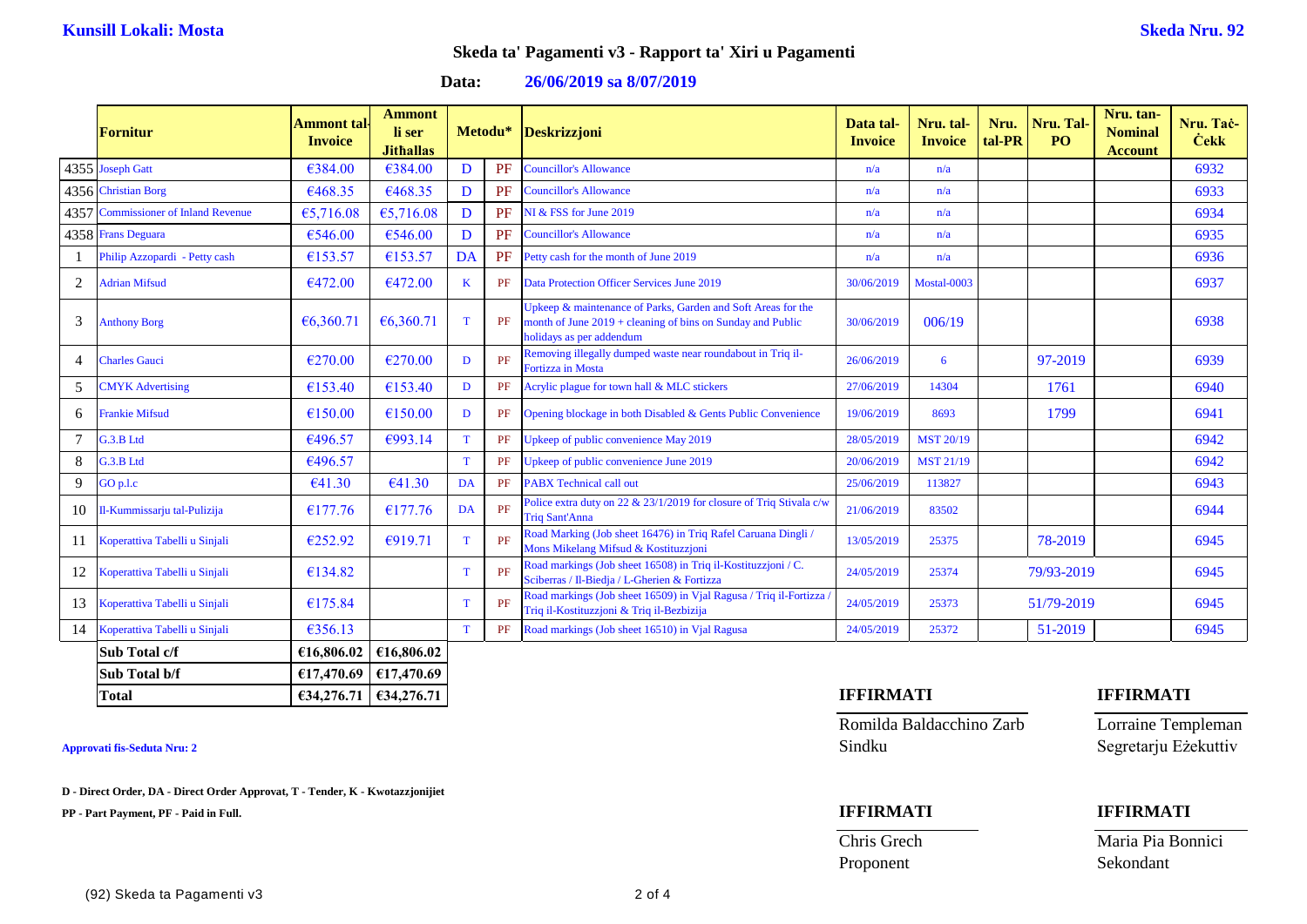**Data: 26/06/2019 sa 8/07/2019**

|    | <b>Fornitur</b>                    | <b>Ammont</b> tal<br><b>Invoice</b> | <b>Ammont</b><br>li ser<br><b>Jithallas</b> |             | Metodu* | Deskrizzjoni                                            | Data tal-<br><b>Invoice</b> | Nru. tal-<br><b>Invoice</b> | Nru.<br>tal-PR | Nru. Tal-<br>P <sub>O</sub> | Nru. tan-<br><b>Nominal</b><br><b>Account</b> | Nru. Tač-<br><b>Cekk</b> |
|----|------------------------------------|-------------------------------------|---------------------------------------------|-------------|---------|---------------------------------------------------------|-----------------------------|-----------------------------|----------------|-----------------------------|-----------------------------------------------|--------------------------|
| 15 | Melchiore Dimech obo Dimbros       | €269.98                             | €269.98                                     | T           | PF      | Cleaning services June 2019                             | 29/06/2019                  | 3299                        |                |                             |                                               | 6946                     |
| 16 | <b>Micamed Ltd</b>                 | €106.20                             | €1,077.34                                   | T           | PF      | <b>Street Lighting Maintenance (W676)</b>               | 28/05/2019                  | 2839                        |                |                             | 3010                                          | 6947                     |
|    | <b>Micamed Ltd</b>                 | €123.90                             |                                             | T           | PF      | <b>Street Lighting Maintenance (T001)</b>               | 28/05/2019                  | 2842                        |                |                             | 3010                                          | 6947                     |
| 18 | <b>Micamed Ltd</b>                 | €100.30                             |                                             | T           | PF      | <b>Street Lighting Maintenance (W031)</b>               | 29/05/2019                  | 2852                        |                |                             | 3010                                          | 6947                     |
| 19 | <b>Micamed Ltd</b>                 | €53.10                              |                                             | $\mathbf T$ | PF      | <b>Street Lighting Maintenance (W446)</b>               | 29/05/2019                  | 2853                        |                |                             | 3010                                          | 6947                     |
| 20 | <b>Micamed Ltd</b>                 | €100.30                             |                                             | T           | PF      | <b>Street Lighting Maintenance (W151)</b>               | 29/05/2019                  | 2882                        |                |                             | 3010                                          | 6947                     |
| 21 | Micamed Ltd                        | €206.50                             |                                             | T           | PF      | <b>Street Lighting Maintenance (W226)</b>               | 29/05/2019                  | 2892                        |                |                             | 3010                                          | 6947                     |
| 22 | Micamed Ltd                        | $\epsilon$ <sub>0.00</sub>          |                                             | T           | PF      | <b>Street Lighting Maintenance (T002)</b>               | 31/05/2019                  | 2898                        |                |                             | 3010                                          | 6947                     |
| 23 | Micamed Ltd                        | €145.14                             |                                             | $\mathbf T$ |         | <b>Street Lighting Maintenance (L349)</b>               | 11/06/2019                  | 2930                        |                |                             | 3010                                          | 6947                     |
| 24 | <b>Micamed Ltd</b>                 | €94.40                              |                                             | T           | PF      | <b>Street Lighting Maintenance (W770)</b>               | 11/06/2019                  | 2932                        |                |                             | 3010                                          | 6947                     |
| 25 | Micamed Ltd                        | €23.60                              |                                             | T           | PF      | <b>Street Lighting Maintenance (W226)</b>               | 11/06/2019                  | 2933                        |                |                             | 3010                                          | 6947                     |
| 26 | <b>Micamed Ltd</b>                 | €23.60                              |                                             | T           | PF      | <b>Street Lighting Maintenance (W652)</b>               | 11/06/2019                  | 2945                        |                |                             | 3010                                          | 6947                     |
| 27 | Micamed Ltd                        | €100.30                             |                                             | $\mathbf T$ | PF      | <b>Street Lighting Maintenance (W685)</b>               | 11/06/2019                  | 2946                        |                |                             | 3010                                          | 6947                     |
| 28 | Northern Cleaning Group Ltd        | €8,844.29                           | €18.369.79                                  | T           | PF      | Collection of black bag waste May 2019                  | 31/05/2019                  | <b>MST 5A/19</b>            |                |                             |                                               | 6948                     |
| 29 | <b>Northern Cleaning Group Ltd</b> | €9,525.50                           |                                             | T           | PF      | Collection of Organic bag waste May 2019                | 31/05/2019                  | <b>MST 5B/19</b>            |                |                             |                                               | 6948                     |
| 30 | Philip Azzopardi                   | €1,887.56                           | €1,887.56                                   | T           | PF      | Maintenance hand / messenger for the month of June 2019 | 02/07/2019                  | 011/19                      |                |                             |                                               | 6949                     |
| 31 | Philip Azzopardi                   | €650.00                             | €650.00                                     | T           | PF      | Use of van for the month of June 2019                   | 02/07/2019                  | 012/19                      |                |                             |                                               | 6950                     |
| 32 | PreeoStudios Ltd                   | €53.10                              | €53.10                                      | D           | PF      | Adding data protection tab on MLC website               | 30/06/2019                  | 1452                        |                |                             |                                               | 6951                     |
|    | Sub Total c/f                      | €22,307.77                          | €22,307.77                                  |             |         |                                                         |                             |                             |                |                             |                                               |                          |
|    | Sub Total b/f                      | €34,276.71   €34,276.71             |                                             |             |         |                                                         |                             |                             |                |                             |                                               |                          |

**D - Direct Order, DA - Direct Order Approvat, T - Tender, K - Kwotazzjonijiet**

**PP - Part Payment, PF - Paid in Full. IFFIRMATI IFFIRMATI**

### **Total €56,584.48 €56,584.48 IFFIRMATI IFFIRMATI**

Romilda Baldacchino Zarb Lorraine Templeman Approvati fis-Seduta Nru: 2 Sindku Segretarju Eżekuttiv

Proponent Sekondant